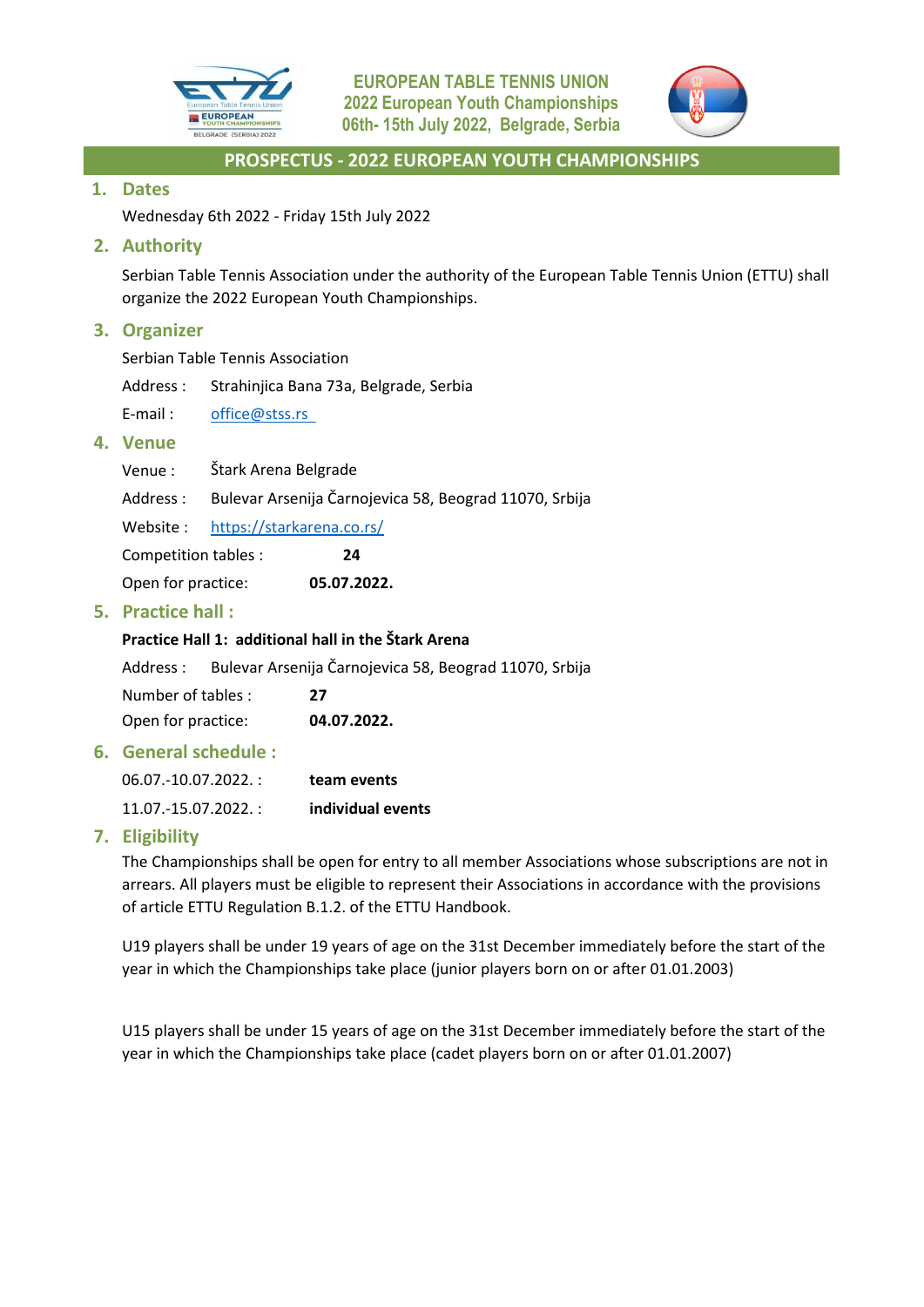



# **9. Events and Title Holders**

| U19 Boys Teams    | <b>POLAND</b>                                 |
|-------------------|-----------------------------------------------|
| U19 Girls Teams   | <b>ROMANIA</b>                                |
| U15 Boys Teams    | <b>FRANCE</b>                                 |
| U15 Girls Teams   | <b>GERMANY</b>                                |
| U19 Boys Singles  | STUMPER Kai (GER)                             |
| U19 Girls Singles | <b>ABRAAMIAN Elisabet (RUS)</b>               |
| U15 Boys Singles  | LEBRUN Felix (FRA)                            |
| U15 Girls Singles | <b>KAUFMANN Annett (GER)</b>                  |
| U19 Boys Doubles  | KULCZYCKI Samuel/KUBIK Maciej (POL)           |
| U19 Girls Doubles | ABRAAMIAN Elisabet/MALININA Natalia (RUS)     |
| U15 Boys Doubles  | LEBRUN Felix/COTON Flavien (FRA)              |
| U15 Girls Doubles | KAUFMANN Annett (GER) / MEI ROSU Bianca (ROU) |
| U19 Mixed Doubles | LEBRUN Alexis/LUTZ Camille (FRA)              |
| U15 Mixed Doubles | REDZIMSKI Milosz/WROBEL Wiktoria (POL)        |

# **10. Entries**

Associations may enter only 1 team in each team event.

The Organising Association shall be entitled to enter up to 20 players, consisting of not more than 6 players participating in U19 boys singles, doubles and mixed doubles, 6 players participating in U19 girls singles, doubles and mixed doubles, 4 players participating in U15 boys events and mixed doubles, 4 players participating in U15 girls events and mixed doubles, but may not enter more than 5 players participating in U19 boys team and 5 players participating in U19 girls team.

Each other Association shall be entitled to enter up to 18 players, consisting of not more than 5 players participating in U19 boys' events and mixed doubles, 5 players participating in U19 girls' events and mixed doubles, 4 players participating in U15 boys' events and mixed doubles, 4 players participating in U15 girls' events and mixed doubles.

#### **11. Entry Fee**

The entry fee paid to the Organising Association shall be  $40 \epsilon$  for each participating Association and there shall be a levy of 125 € on each Association participating in a team event, payable to the ETTU.

# **12. Online entries**

Online entries will be open from **MONDAY, 02.05.2022. to MONDAY, 06.06.2022. ETTU online entry system** will be used (https://www.ttm.co.at/onlineentries/users/login)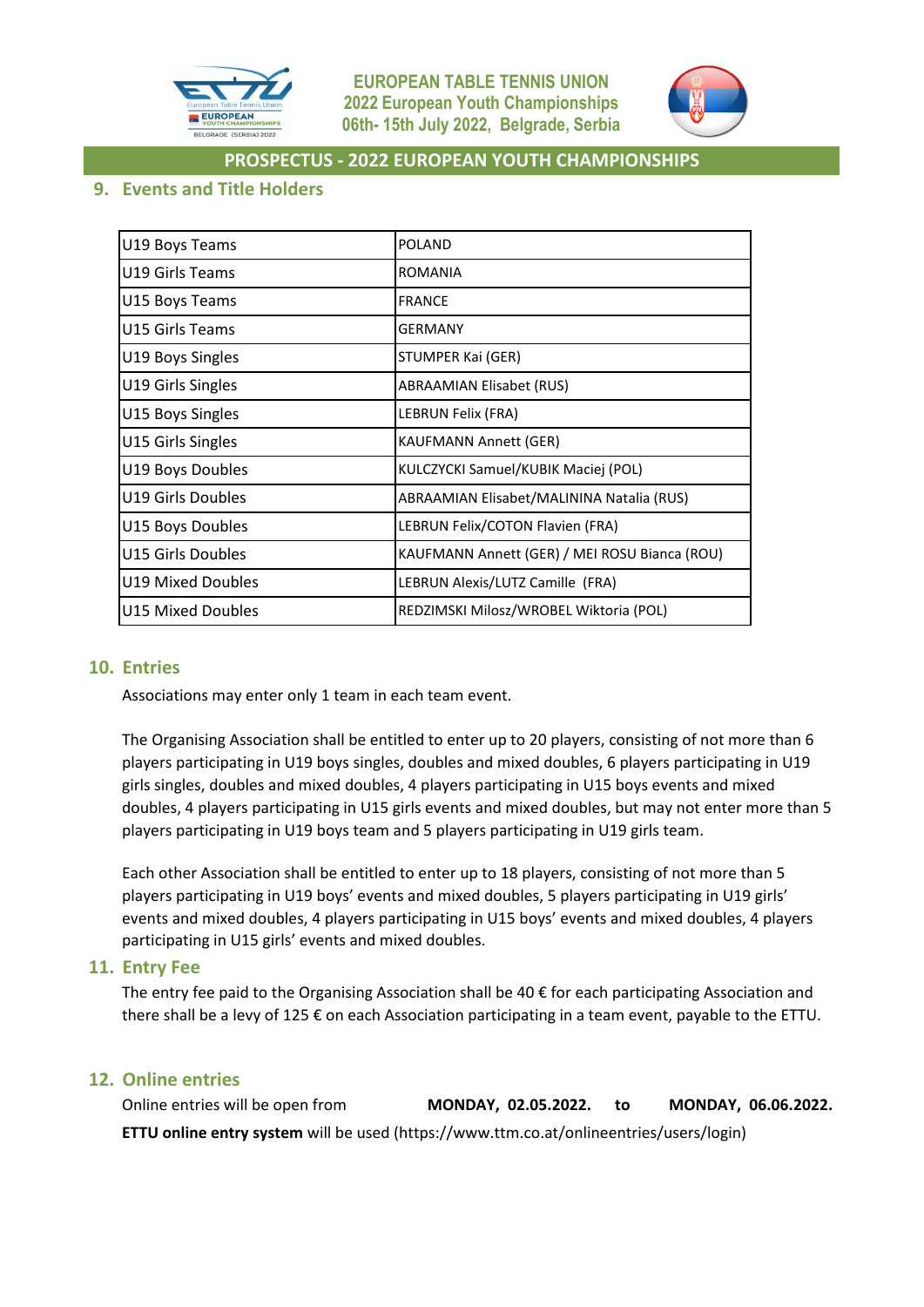



# **13. Substitutions**

Associations can enter and modify their online entries until **Monday 06.06.2022. (deadline for final entries).** After the 6th of June deadline, changes in the entries are possible until Monday **04.07.2022. at 12:00 local time (CET)** by sending a request to the Competition Manager (competition@ettu.org) by email and copy to the ETTU office (registration@ettu.org).

Please note that after the final deadline, no additional player will be accepted. Only changes or cancellations will be accepted.

# **14. Playing system**

# **D.11 TEAM EVENTS D.11.1.1** shall

be played in several stages. The first stage shall be played in groups and the following stages either in groups, or in "progressive knockout", or in play-off matches. In progressive knockout and play-off matches, the final match to determine final positions will only be played if necessary to decide on the level for the following year's championships or for qualification for other events. All teams taking part in the championships shall have the possibility to win the title of European Champion.

## **D.12 INDIVIDUAL EVENTS**

D.12.1 In singles events 32 seeded players shall be directly placed in first rounds of the knockout stage. All remaining players shall play in a qualification stage in groups of 3 or 4 players. In the qualification stage matches shall be the best of 5 games, in the knockout stage all matches shall be the best of 7 games.

D.12.2 All doubles events shall be played on a knockout basis. All doubles matches shall be the best of 5 games.

# **15. Draw and Jury meeting**

The draw for team events will take place in Podgorica, **17.06.2022. at 15:00 CEST**

The first draws for individual events will be on Friday, **08.07.2022.** at the venue

# **SEEDING U19**

Seeding for team events shall be based on U19 World Ranking week 24/14.06.2022. and in addition to the total number of ranking points for the 3 U19 players entered and the highest-ranked players per team.

Seeding for the individual events shall be based on U19 World Rankings week 27/05.07.2022. The Ranking Committee may give special seeding positions to players not having competed in a minimum of ten (10) competitions. The National Association of the player must send a written request to the Competition Manager and to the ETTU Ranking Committee within three (3) days after the final entry deadline.

# **SEEDING U15**

Seeding for team events shall be based on U15 World Ranking week 24/14.06.2022. and in addition to the total number of ranking points for the 2 U15 players entered and the highest-ranked players per team.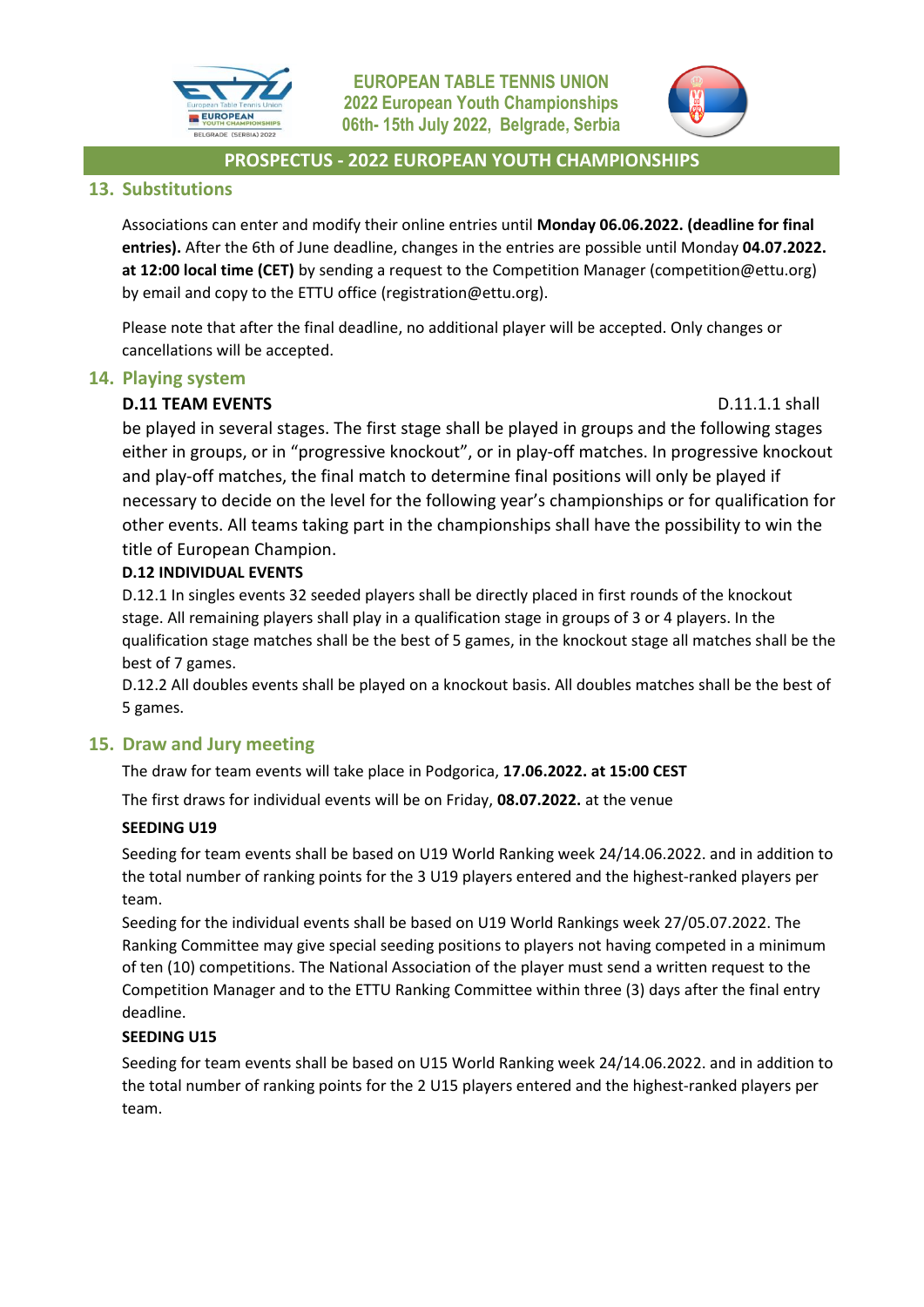



Seeding for the individual events shall be based on U15 World Rankings week 27/05.07.2022. The Ranking Committee may give special seeding positions to players not having competed in a minimum of ten (10) competitions. The National Association of the player must send a written request to the Competition Manager and to the ETTU Ranking Committee within three (3) days after the final entry deadline.

A jury meeting with team delegates will take place at the venue on **TUESDAY, 05.07.2022. at 19:00 CEST.**

#### **16. Referees**

| Referee :        | <b>HAMRAN Matej (SVK)</b>   |
|------------------|-----------------------------|
| Deputy Referees: | SILVA Carlos (POR)          |
|                  | <b>TSIPOU Maria (GRE)</b>   |
|                  | VAN DER HAMMEN Pieter (NED) |
|                  | MATIJEVIĆ Spasoje (CRO)     |

#### **17. Tournament Director**

| Tournament director: | Dr. KOCIĆ Goran    |                  |
|----------------------|--------------------|------------------|
| Telephone:           | +381 63391514      |                  |
| E-mail address :     | kocastak@gmail.com | igniatov@stss.rs |

#### **18. Competition Manager**

| Competition manager: | IVANČIN Alen         |
|----------------------|----------------------|
| Telephone:           | +385 99 2065844      |
| E-mail address:      | competition@ettu.org |

#### **19. Equipment:**

| Tables:          | JOOLA 2000S PRO                 |
|------------------|---------------------------------|
| Balls:           | JOOLA Prime 40+ white with seam |
| Flooring:        | Gerflor                         |
| Umpires tables : | JOOLA                           |
| Scoreboards:     | JOOLA                           |
| Towel racks:     | JOOLA                           |

#### **20. Hospitality**

#### **Official Hotels :**

#### **Hotel\*\*\*\*: Crowne Plaza Belgrade**

| Address:                               | Vladimira Popovica 10 Beograd, Belgrac |                                 |
|----------------------------------------|----------------------------------------|---------------------------------|
| Price single room per day per person : |                                        | 160 €                           |
| Price double room per day per person : |                                        | 130€                            |
| Price triple room per day per person : |                                        | 120 € (limited number of rooms) |
| E-mail address :                       | begcp.frontdesk@ihg.com                |                                 |
| Website:                               | https://www.ihg.com/crc                |                                 |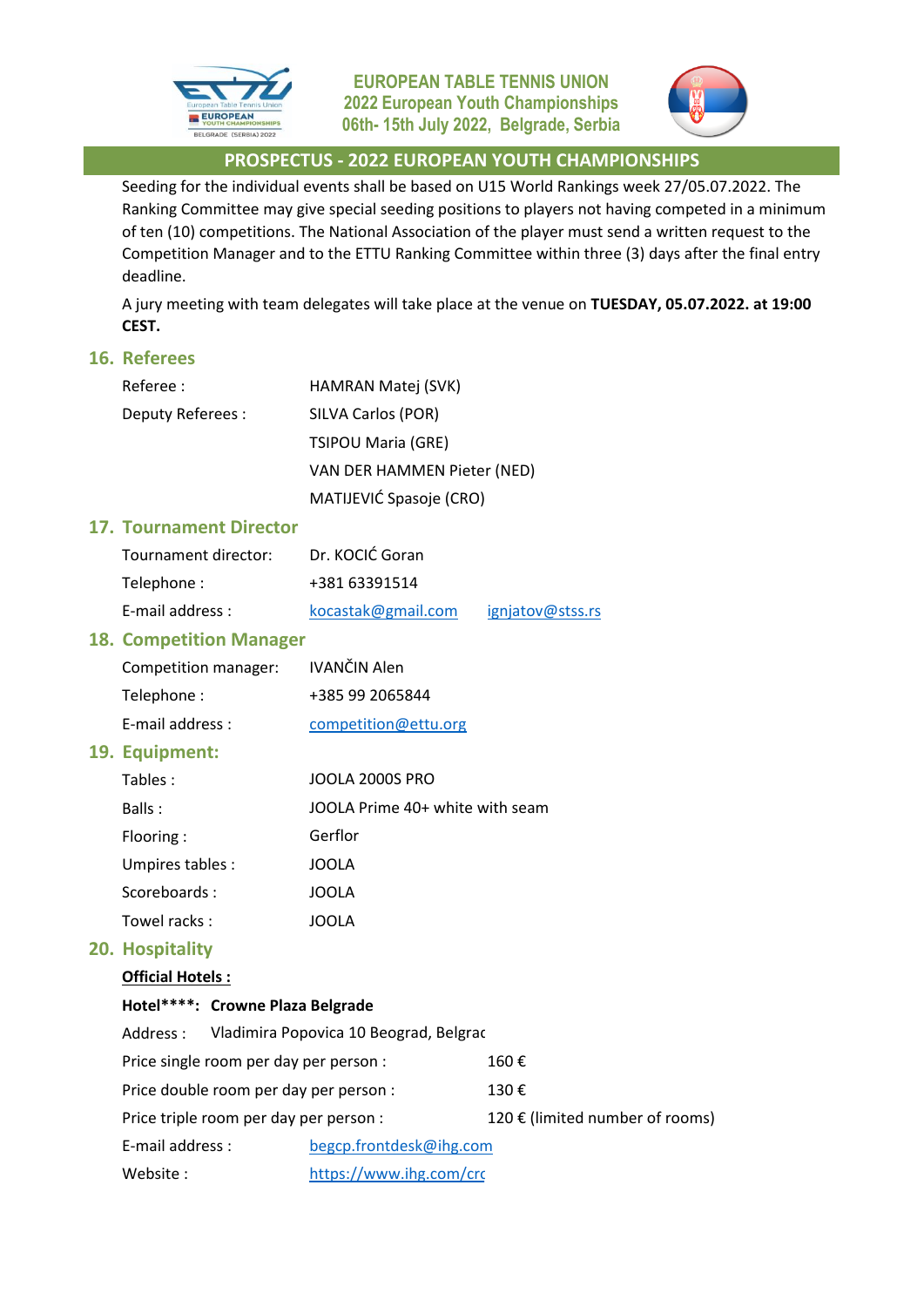



### **Hotel\*\*\*\*: Holiday Inn Belgrade**

| Address :                              | Spanskih Boraca 74, 11070 Belgrade, Se |                                 |
|----------------------------------------|----------------------------------------|---------------------------------|
| Price single room per day per person : |                                        | 160€                            |
| Price double room per day per person : |                                        | 130€                            |
| Price triple room per day per person : |                                        | 120 € (limited number of rooms) |
| E-mail address :                       | info@hibelgrade.rs                     |                                 |
| Website:                               | https://www.ihg.com/ho                 |                                 |

#### **Hotel\*\*\*\*: In Hotel Belgrade**

| Address :                              |  | Bulevar Arsenija Carnojevica 56, 11070 |  |
|----------------------------------------|--|----------------------------------------|--|
| Price single room per day per person : |  | 160€                                   |  |
| Price double room per day per person : |  | 130€                                   |  |
| Price triple room per day per person : |  | 120 € (limited number of rooms)        |  |
| E-mail address :                       |  | frontoffice@inhotel-belgrade.rs        |  |
| Website:                               |  | https://www.inhotel-belg               |  |

## **Umpire's hotel :**

| Hotel :          | Hotel Theater Belgrade                        |                               |
|------------------|-----------------------------------------------|-------------------------------|
| Address :        | Karadjordjeva 9, 11080 Zemun, Beograd, Serbia |                               |
| E-mail address : |                                               | info@hoteltheaterbelgrade.com |
|                  | Webiste: p://hoteltheaterbelgrade.c           |                               |

#### **Accommodation details deadline : Monday, 13.06.2022.**

Breakfast will be served at the hotel. Lunch and dinner will be served at the venue. Airport/hotel transfers are included. Information for room bookings regarding a number of persons and single/double rooms should be provided by **13.06.2022.** 

An Association cancelling a person of their announced delegation after the deadline of the final entries up to 15 days before the championships start **(until the the 22.06.2022.,)** has to pay a cancellation fee of **100 € per person** to the organising Association.

An Association cancelling a person of their announced delegation during the last 15 days before the championships **(after the 22.06.2022.**) or arriving with less persons than announced, **has to pay 100 % of the hospitality costs for every person** and for the whole period this person was initially booked.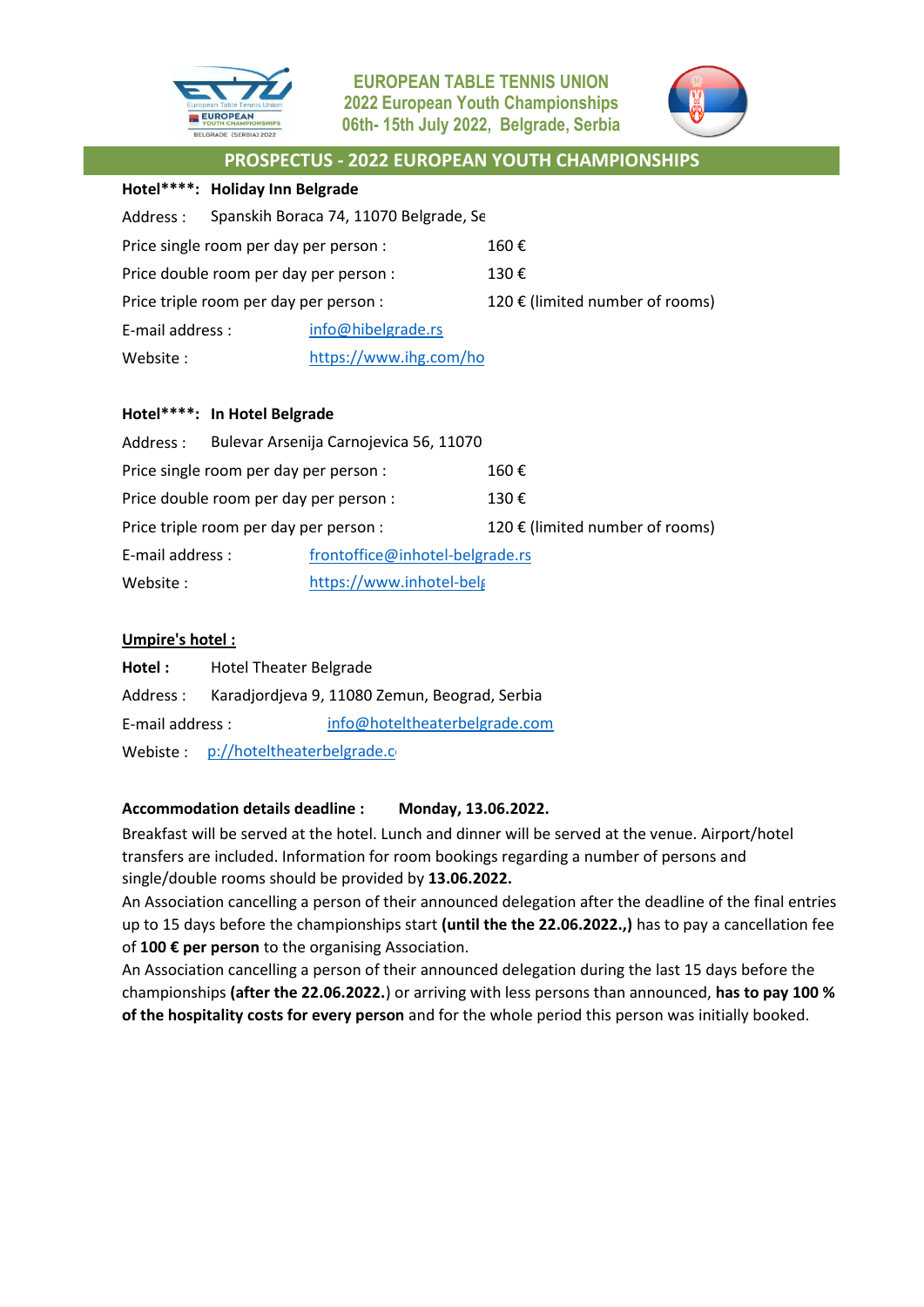



## **21. Hospitality costs payment**

**Official accommodation package** costs must be paid in advance by a bank transfer to the following account:

Account name holder : STONOTENISKI SAVEZ SRBIJE , STRAHINJICA BANA 73A, BELGRADE Bank : OTP BANKA SRBIJA A.D.

IBAN number : Swift-BIC number : OTPVRS22 RS35325960160000267847 STRAHINJICA BANA 73 - A Beograd (Stari Grad) SERBIA

## **Important note :**

Payment in cash is not possible .

Payment deadline : **TUESDAY, 28.06.2022.**

# **22. Transport**

## **There is no mandatory arrival day.**

The Organizer will provide transport from the Belgrade Airport (Nikola Tesla airport) and Belgrade Railway Station to the official hotel and return free of charge.

#### **Traveling details deadline: Monday, 13.06.2022.**

## **23. Medical**

Permanent medical service (first aid and physiotherapist) will be provided in the hall during the whole period of the Championship **(05.07.2022. -15.07.2022.)**

# **24. Hygienic Guidelines**

There are no Hygienic Guidelines for this event.

Please check the requirements for entering Serbia (if any) on the following link :

https://www.mfa.gov.rs/en/citizens/travel-serbia/covid-19-entry-requirements

#### **25. Insurance**

By entering the event, each Association must ensure that all delegation members have medical, travel and other appropriate insurance.

# **26. Video**

Each participating Association will be allowed to use one video camera for recording matches of their own players. For using other video cameras a fee of 20 EUR shall be paid for the period of the Championships. Video is only for own use. It is forbidden to post videos online, because all rights belong to Sportradar.